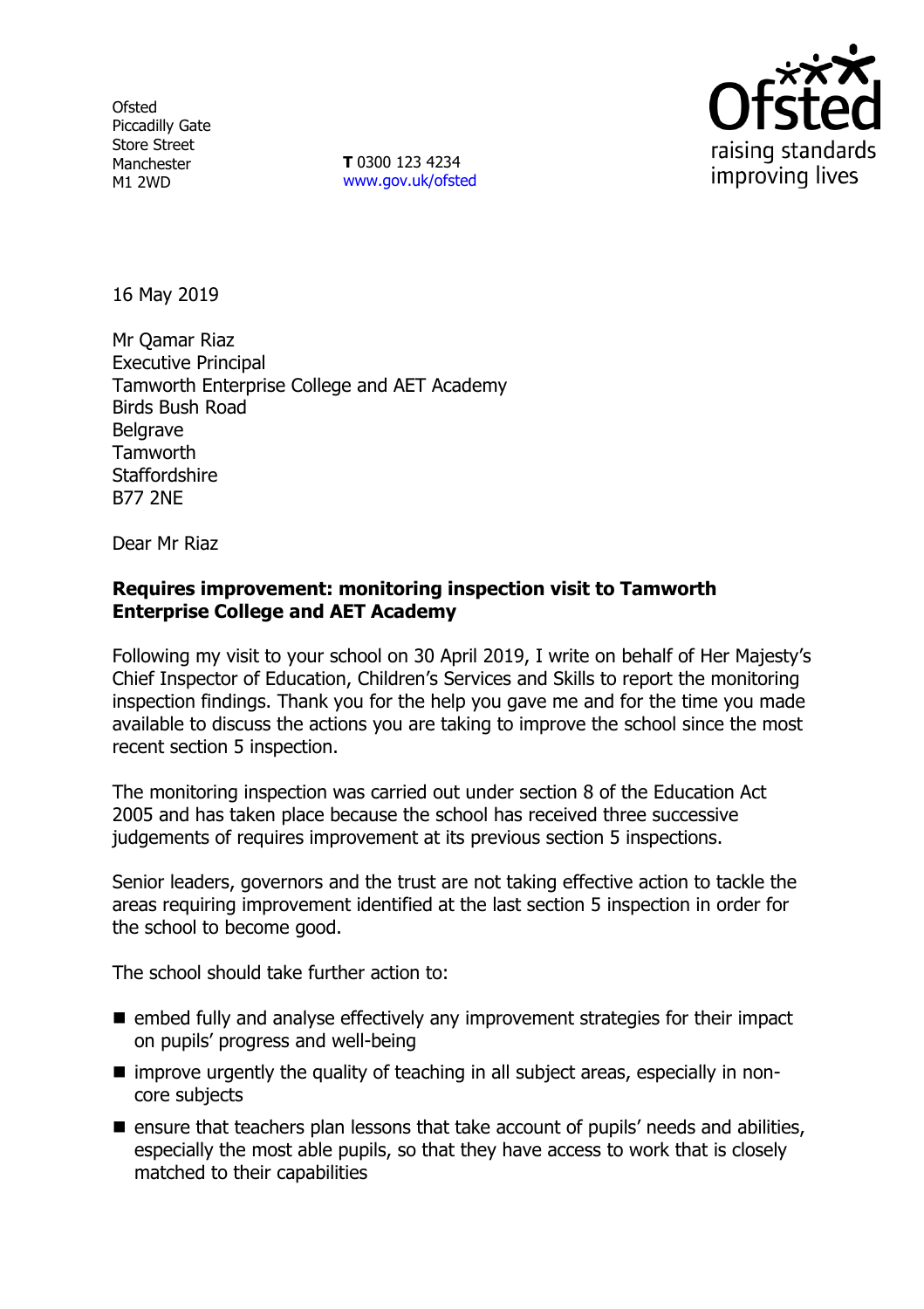

 $\blacksquare$  ensure that all staff consistently apply the school's behaviour policy, both in and out of lesson time.

# **Evidence**

During the inspection, meetings were held with you, senior leaders and members of the governing board, including the chair of governors. A telephone meeting was held with the Academies Enterprise Trust's (AET) national director for secondary schools. The school's improvement and self-evaluation documents were evaluated. The lead inspector and senior leaders visited classrooms in English, science, mathematics, IT and MFL during learning walks, looked at pupils' books, work and sought pupils' views in discussions. The lead inspector observed pupils' behaviour during lessons, lesson changeover times and breaktime and spoke to many of them about their school. Staff were able to share their views in informal discussions with the lead inspector.

# **Context**

Since the previous inspection, the trust has appointed a new executive principal who commenced his post in January 2019. Many staff have left the academy and new ones have joined, most notably the middle leaders in charge of English, mathematics and science. The academy suffered and continues to suffer from staffing turbulence, especially in non-core subjects.

# **Main findings**

Leaders and governors have not acted swiftly enough to address the shortcomings in the school. Consequently, outcomes for pupils and the standard of education are not improving rapidly enough. The trust has increased its efforts and support and, as a result, changes are now visible. For example, they appointed you as new executive principal in January 2019, to accelerate the rate of improvements. You are acutely aware of the school's strengths and weaknesses and have an accurate view of how well the school is performing. You are driven to improve the school. Most, if not all, improvement strategies have very recently been introduced, namely in February or March of this year. Therefore, these strategies are not yet embedded fully, nor have they had time to have a positive effect. It is simply too soon to see the impact of these actions on pupils' progress and well-being.

Currently, the quality of teaching is too mixed across the school. While the teaching in core subjects is improving, it remains variable and even weak in some areas across the curriculum. Pupils, especially the most able pupils, do not benefit from work that stretches their thinking or allows them to deepen their knowledge. In some circumstances, most-able pupils are not given access to top-grade questions. This is because some staff have still not focused sufficiently enough on ensuring that pupils make strong progress from their different starting points and continue to focus on attainment. Pupils agree that teaching is variable across the school. Most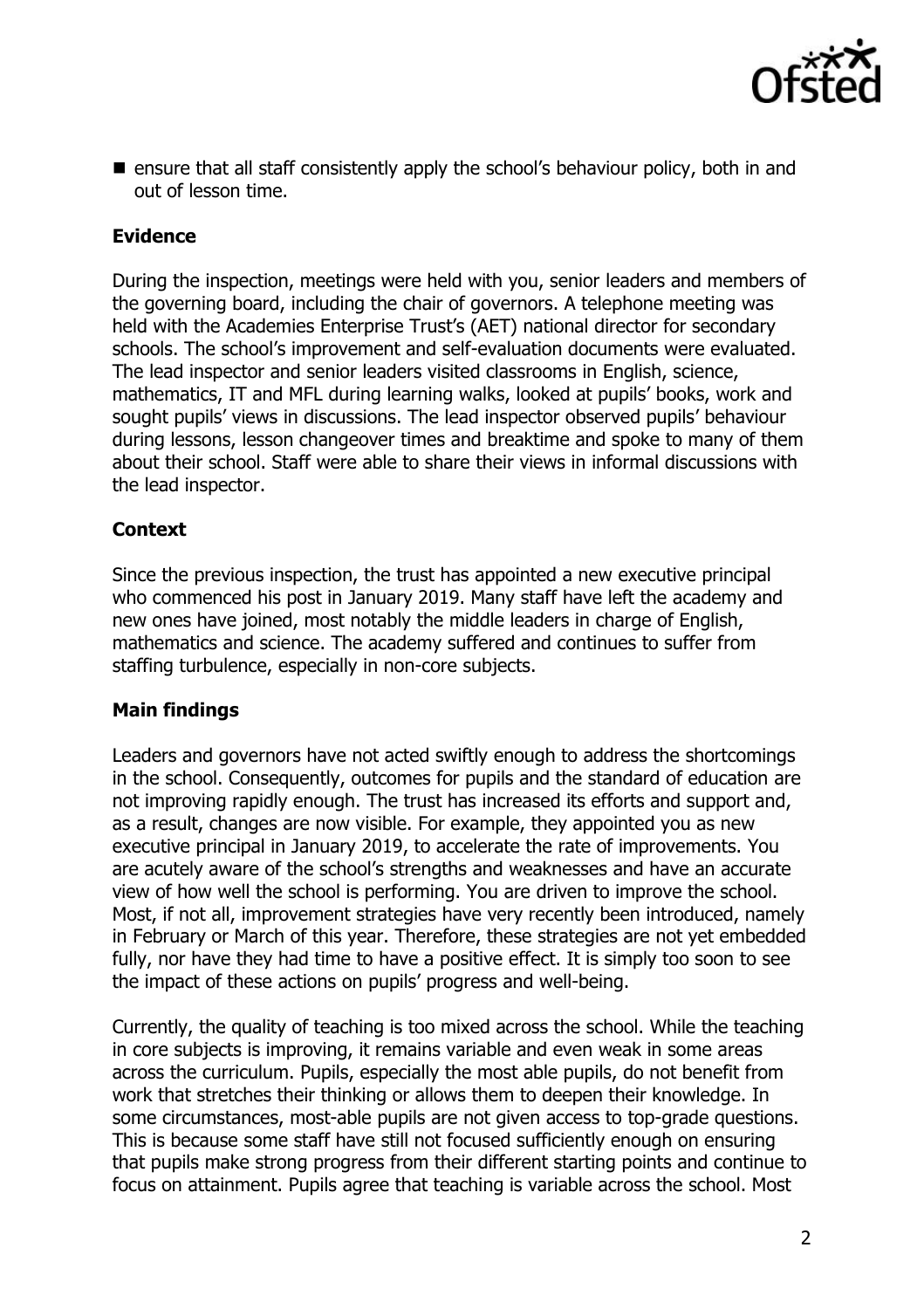

say that it is beginning to improve, especially in English and mathematics but not in other subjects. Pupils are worried that they have had numerous or non-specialist teachers in some of their option subjects and, as a result, have fallen behind. Some pupils have fallen so far behind in their option subjects that it is unlikely that they will catch up or be successful in their upcoming GCSE examinations. Pupils are concerned about this; as some Year 11 pupils put it, 'It's getting better now, but too late for us.'

Recent improvements made by you in changing the culture and ethos of the school are evident. However, there remains a small group of staff who do not support the improvement drive. This is causing additional challenges as not all staff are consistent in their approach to dealing with pupils. For example, some staff do not enforce the 'no mobile phones in school' policy. As a result, some pupils congregate around the areas where staff allow the use of phones and refuse to put them away when prompted by other staff.

Although behaviour in lessons is improving, a minority of pupils continue to choose not to follow the new behaviour expectations and not all staff consistently deal with these pupils. Consequently, the number of pupils who have been isolated internally has risen this academic year. Fixed-term exclusions have risen. This is because some teachers do not take responsibility for consistently challenging and dealing with pupils' behaviour that falls short of the new, higher expectations. Senior leaders' analysis of types of behaviour infringements is not helpful in determining trends or patterns. This means that they are not able to say if the severity of behaviour incidents is improving over time.

The governing body is now more effective in supporting you and other senior leaders. A new chair of governors has brought a range of experiences and expertise to the role. It is now evident that the governing body is providing an adequate level of support and challenge to you and your colleagues. They know the school well and understand the challenges you are faced with. The multi-academy trust's system leader also provides effective support and mentoring to you and your colleagues. Her work has included monitoring of teaching and brokering staff training, about which most staff are complimentary.

Work to provide pupils with independent careers advice and guidance is beginning to have a positive impact on ensuring that pupils are well prepared for their next steps. Key stage 4 pupils comment positively on the new careers adviser and the varied opportunities they have had to visit universities or meet potential employers. Current Year 10 pupils are set to complete work experience in the summer term. However, this work to ensure that pupils are well prepared for their next steps has not yet cascaded down into key stage 3. Currently, the evaluation and analysis of the impact of the work are not as robust as they should be. For example, leaders do not routinely evaluate the sessions and are not able to say which careers events had the most impact on pupils and which ones pupils found less helpful.